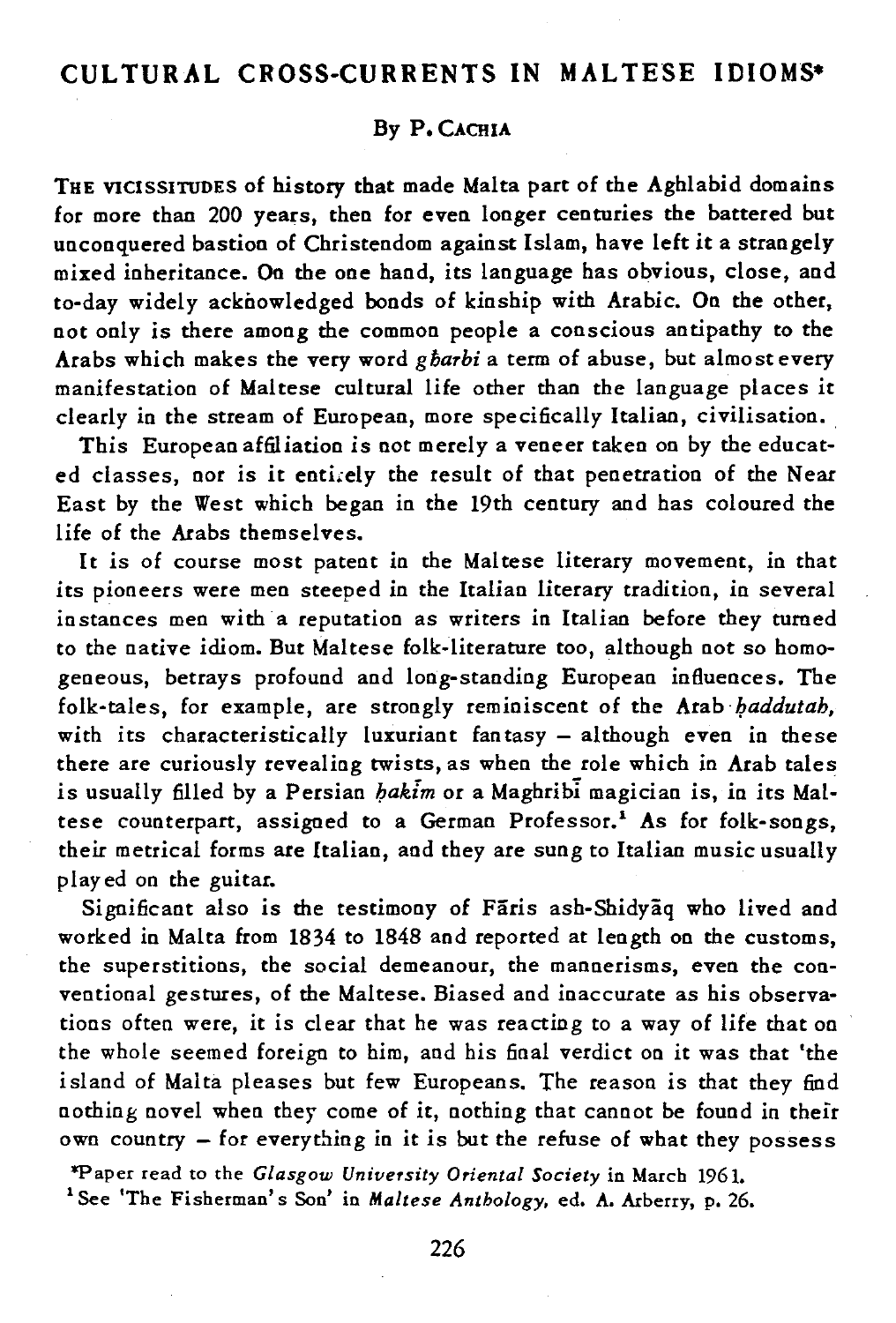... Of the Arabs it would please no one. This is because the Maltese all hate the entire race of Arabs and Muslims.'2

It is the Maltese language, then, that is the abiding monument of the Arab connection with Malta. The morphology and syntax of Maltese remain remarkably close to, although not identical with, those of Arabic. As for the vocabulary, it appears that some 6,500 words or more of Semitic derivation are still in common use among the Maltese, and although these are not very many, they are clustered mostly in the primary stratum of the language and are 'enough to express the manifold ideas and contexts of ordinary human life, the world of primitive, elemental ideas, man's natural world of feeling and reacting.' The enquiry suggests itself: What cultural cross-currents may be detected not in isolated words, but in the idiomatic, set phrases of the Maltese? It is a first step in such an enquiry that is attempted here.

A first and tentative step it must be, for linguists have paid surprisingly little attention to the study of *idioms.* Indeed if the blessing of a wellestablished scholar *is* to be sought for this venture, it must be in Prof. Mclntosh's appeal to linguists not to restrict themselves to the old respectable fields of philology with which *linguistics* tends to be equated, but to stick their necks out even at the risk of making fools of themselves. <sup>4</sup>

So far as Maltese idioms are concerned, the similarity between many of them and Italian ones was noted by Dr. Salvatore Castaldi who in 1883 published a booklet entitled *Maltesismi e Frasi Toscane* in which 456 Maltese set phrases or single words used idiomatically are paired with exact Tuscan equivalents. But of other influences, Dr. Castaldi took no note. More directly related to the present study *is* a suggestion made by Prof. Aquilina *in* an article entitled 'Fields of Maltese Linguistic Research's for a detailed study of such loan-translations and *calques.* By way of illustration, he listed twenty Sicilian and Italian idioms, then ten Arabic ones taken from Beaussier's dictionary, all of which made mention of the hand and all of which could be matched from Maltese usage; he thus gave *prima facie* evidence that the crop of loan-translations from *Sicilian* and Italian is more abundant than that from the Arabic of North

<sup>2</sup> Ahmad Fāris Ash-Shidyāq, *al-Wāsitah fi Ma'rifat Abwāl Mālitah*, Istanbul, 1299 A.H., p. 17.

sG. Aquilina, 'Maltese as a Mixed Language', *Journal of Semitic Studies.* Vol. 3 No. 1 (J anuary 1958), p.63.

4 A. Mclntosh, 'The Problem of Language and Literature', lecture delivered to the Ninth Annual Conference of Non-Professorial University Teachers of English, Wadham College, Oxford, April 4th, 1959.

<sup>S</sup>*Lingua,* Vol. VII, No. 1 (November 1957), pp. 30-45.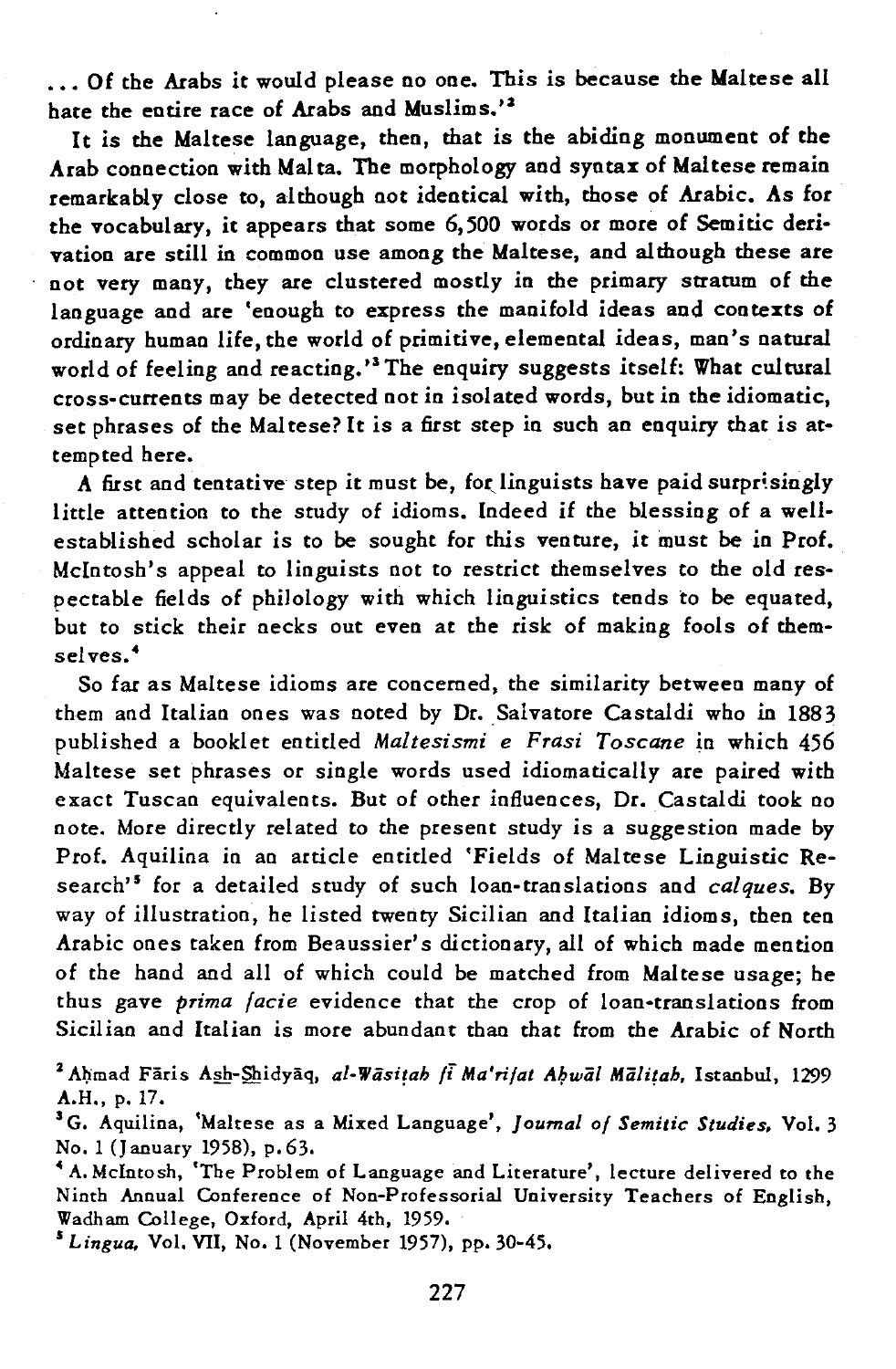Africa.

There is an objection to this approach, or rather a difficulty that must be recognised and contended with in any such study. It is that whereas in Italian as in many other European languages idioms have been systematically collected, whereas in fact most desk dictionaries record the idioms most commonly in use, Arabic - especially its colloquial dialects - is not nearly so well served. The best collection, that of Ahmad Taymar Pasha,' numbers only 336, and the fact that the same idioms seldom recur in the various dictionaries of spoken Arabic - those of Beaussier, of Spiro, of Barthèlèmy - suggests how haphazard and incomplete the record must be. A crumb of comfort, however, is that Beaussier's dictionary - which with its North African associations is presumably the most relevant to Maltese  $-$  is the most idiom-conscious.

The bias resulting from this under-representation of Arabic idioms could be reduced though not eliminated if the procedure suggested by Professor Aquilina was reversed, and one started with a fairly extensive number of Maltese idioms collected with no such intended comparison in mind, and then sought comparable ones in Italian and in Arabic. For the purpose of the present study, all the idioms containing figures of speech related to parts of the body were extracted from K. Fenech's *Idjomi Maltin* (Malta, 1955) and were supplemented from current Maltese dictionaries. This particular group of idioms was selected because it is comparitively easy to trace through the dictionaries, yet may be expected to reveal firm and stable associations of ideas. The number thus brought together was approximately 450. The search for comparable material in Italian and in Arabic was intensified for a smaller number within the group, namely the idioms which involved the head, face and facial features, by tracing through the dictionaries all the subsidiary words occurring in the idioms; but the additional effort yielded no appreciably different results. In a few instances, I found it necessary to draw on my own acquaintance with Egyptian colloquial Arabic, and to put down as current idioms that could not be found in printed sources.

A further question arises as to whether the Maltese idioms thus collected are not in some measure peculiar to an intelligentsia steeped in Italian or English culture, especially as Fenech illustrates the use of nearly half the idioms in his book by quotations from literary works which may in some instances be the very channel through which these idioms were introduced into the language. But there is in Maltese none of the deep cleavage between the language of literature and the language of everyday speech that we find in Arabic. In fact Maltese writers show a lively inter-

*'al.Kiniiyiifal.'Ammiyyah,* Cairo, n.d.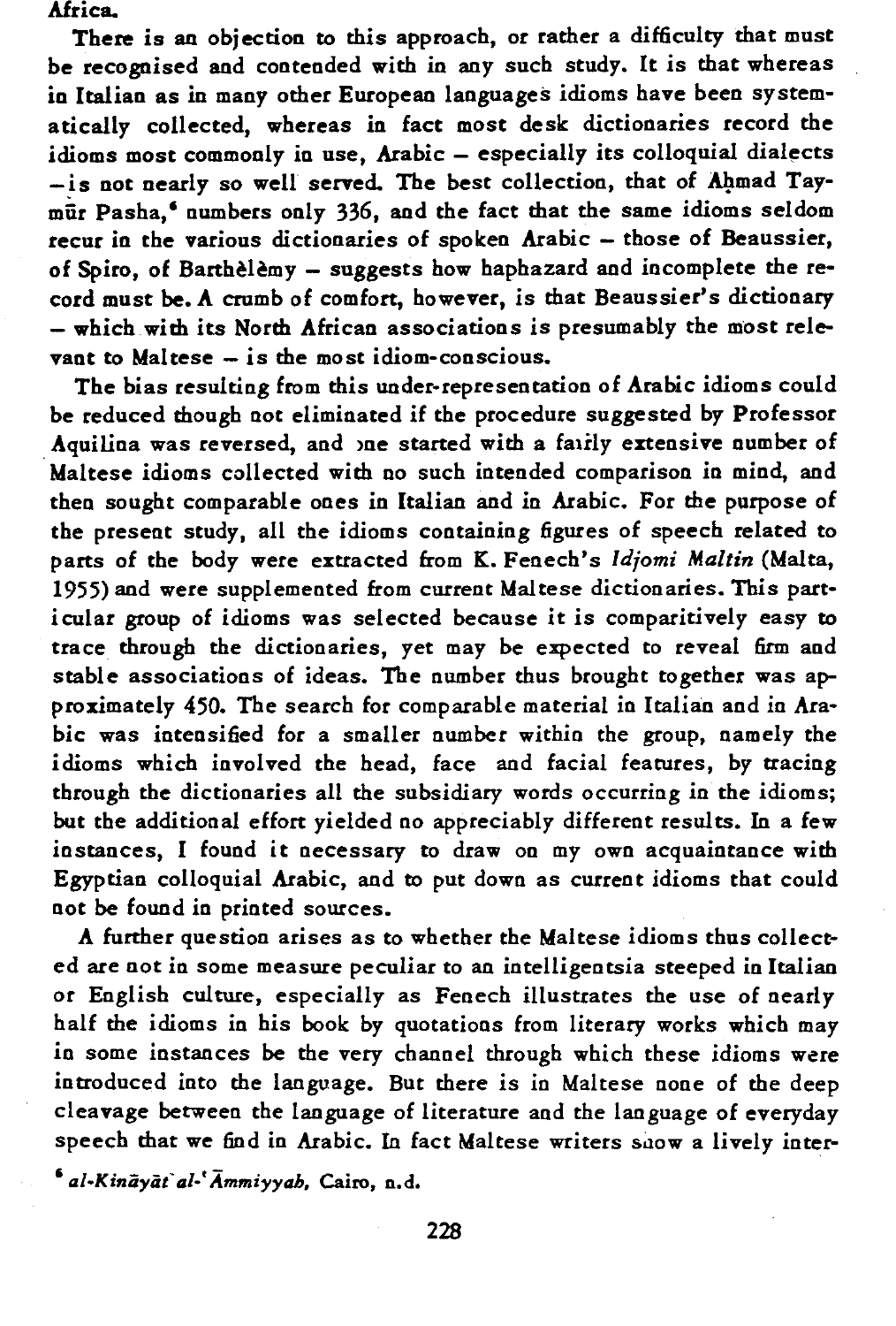est in the common concerns and the manners of their compatriots, and they appear faithfully to reflect the speaking habits of the people. Besides the population of Malta is too small and too compact to allow of very extensive variations in usage. Some variations there are nevertheless, as has been pointed out in a study of 'The Lexical Material in Maltese Folklore',<sup>7</sup> and a comparison with idioms extracted solely from folklore  $-$  perhaps also of idioms in use among the many Maltese who live or have lived in Arab countries - would be interesting, but for such comparisons there is not, here and now, sufficient material.

It will be recognised, therefore, that such material as we have may be expected to do less than justice to Arab influences, and that any comparison based solely on numbers is subject to obvious reservations.

A fairly representative sample of this material follows. It consists of the idioms relating to the mouth, for which three Maltese words are used: the uncomplimentary *geddum,* literally :snout', *fomm* which *is* applied mostly to the orifice of the mouth, and *lialq* to *its* cavity. The idioms are arranged according to the idea they express. In each instance, the Maltese idiom is followed by a literal English translation and, where the meaning is not immediately clear, by an explanation. Comparable Italian idioms are given on an idented line below, and Arabic ones on another further indented. For Arabic idioms, a source is indicated wherever possible. •

### MAL TESE IDIOMS REFERRING TO THE MOUTH

## A. EATING, BITING, SWALLOWING

1. mimli halq, 'mouthful'

*boccata* 

melw boqquh, etc.

Z. geddwnu dejjem flx-xghir, 'his snout is always in the barley' (be lives in plenty)

cf. *mangiare col capo nel sacco* 

# 3. biskuttini f'halq il-hmir, 'sugar-cakes in the mouth of donkeys'(pearls

fBy J. Aquilina and J. Cassar Pullicino, *Journal 01 the Paculty 01 Arts 01 the* 

<sup>8</sup> For these, the following symbols are used throughout:

A: Ahinad AmIn, *Qamus al- 'adat wa 't·taqalid wa 't-ta'abir al-mifriyyah,* Cairo, 1953.

B: M. Beaussier, *Dictionnaire Pratique Arabe-Pranrais,* Alger, 1887.

Bar: A, Barthelemy, Dictionnaire *Arabe-Français*, Paris, 1935-1954.

S: S. Spiro, *Arabic-English Dictionary*, Cairo, 1923.

T: Ahmed Taymur, *al-Kinayat al-'Ammiyyah*, Cairo, n.d.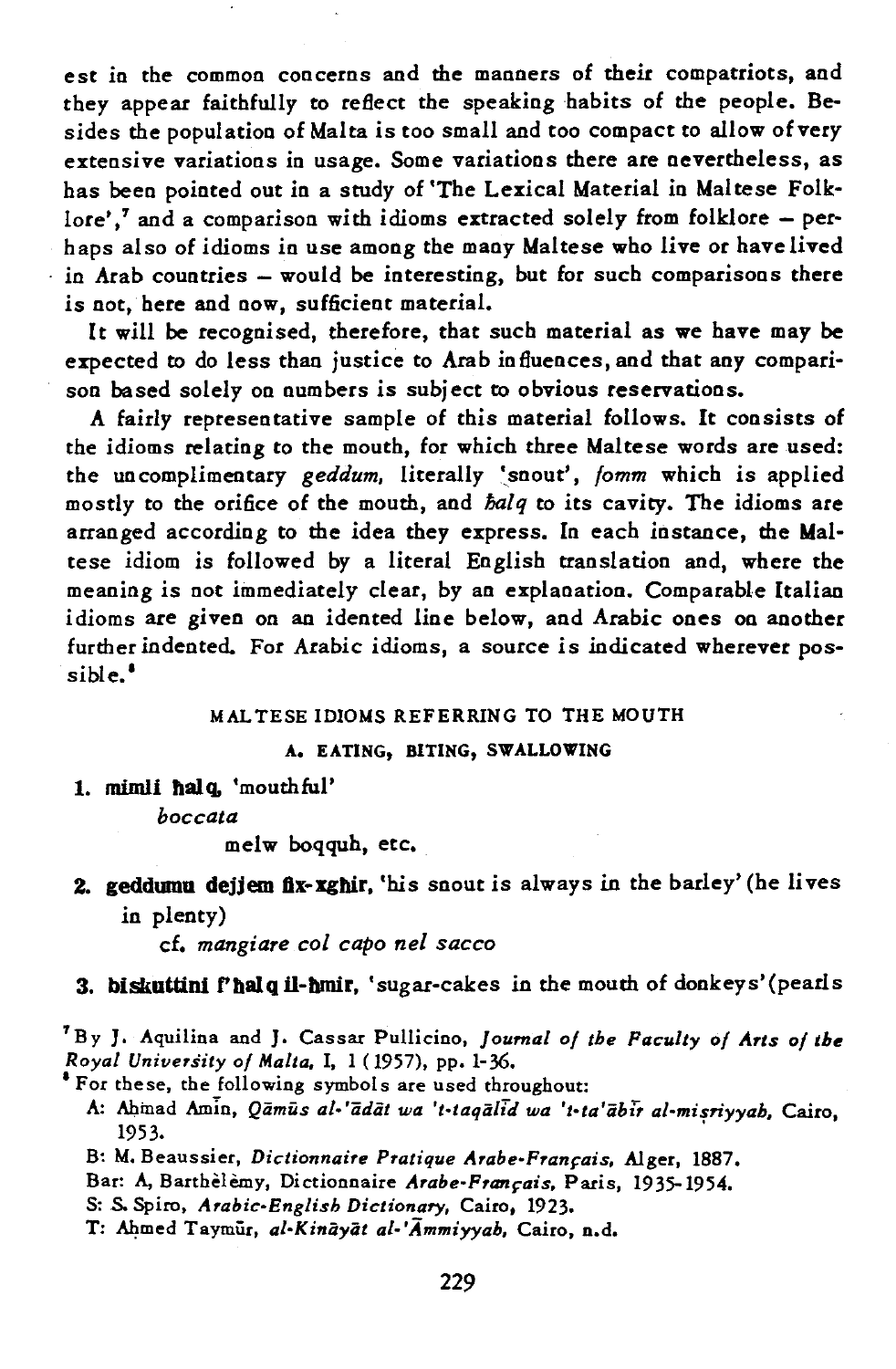before swine)

4. tnehhi I-hobz minn halqek, 'divert the bread from your mouth' (deny oneself)

*cavarsi* (or: *levarsl)* il *pane di bocca* 

qadd ma hu kheyyer leqmet lefi temmoh ma hi iluh (Bar), 'he is so generous that the bite that is in his mouth is . not for him'.

5. f'halq il-lupu, 'in the wolf's mouth (in danger)' *in bocca al lupo* 

#### B. SPEECH

- 6. ta' fommu sieket, 'quiet-mouthed'
- 7. bil-fomm, 'with the mouth' (by word of mouth) *a bocca*

 $bel-handk$  (S)

- 8. smajtu minn fommu stess, 'I heard it from his own mouth' *udire una cosa di bocca* (or: *per bocca d'uno)*  men fommuh (B)
- 9. dak li f'qalbek f'fommok, 'what is in your heart is in your mouth' *avere sulle labbra* (or: *sulla lingua) quel cbe si ba nel cuore*
- 10. minn fommok 'l Alla, 'from your mouth to God' (may your prayer be heard)
- 11. minn fommi 'l barra, 'from my mouth to the outside' (I did not mean what I said)

cf. *dire* cia *cbe viene alla bocca, aprir bocca* e *lasciare andare*  cf. falatet menni, 'it escaped me'

12. fommu taz-zokkor, 'his mouth is of sugar' (he speaks well) cf. *tenere a bocca dolce* (to flatter)

> boqquh beynaqqat shahd (A), 'his mouth drips honey' (speaks well)

- 13. haga gieghda f'halgu, 'something staying in his mouth' (on the tip of his tongue)
- 14. hadlu l-kelma minn halqu, 'he took the word out of his mouth' me *I' avete levato di bocca*  khadhaluh min boqquh
- 15. mela (or: sadd) balqu bl-ilma, 'he filled his mouth with water' (kept quiet)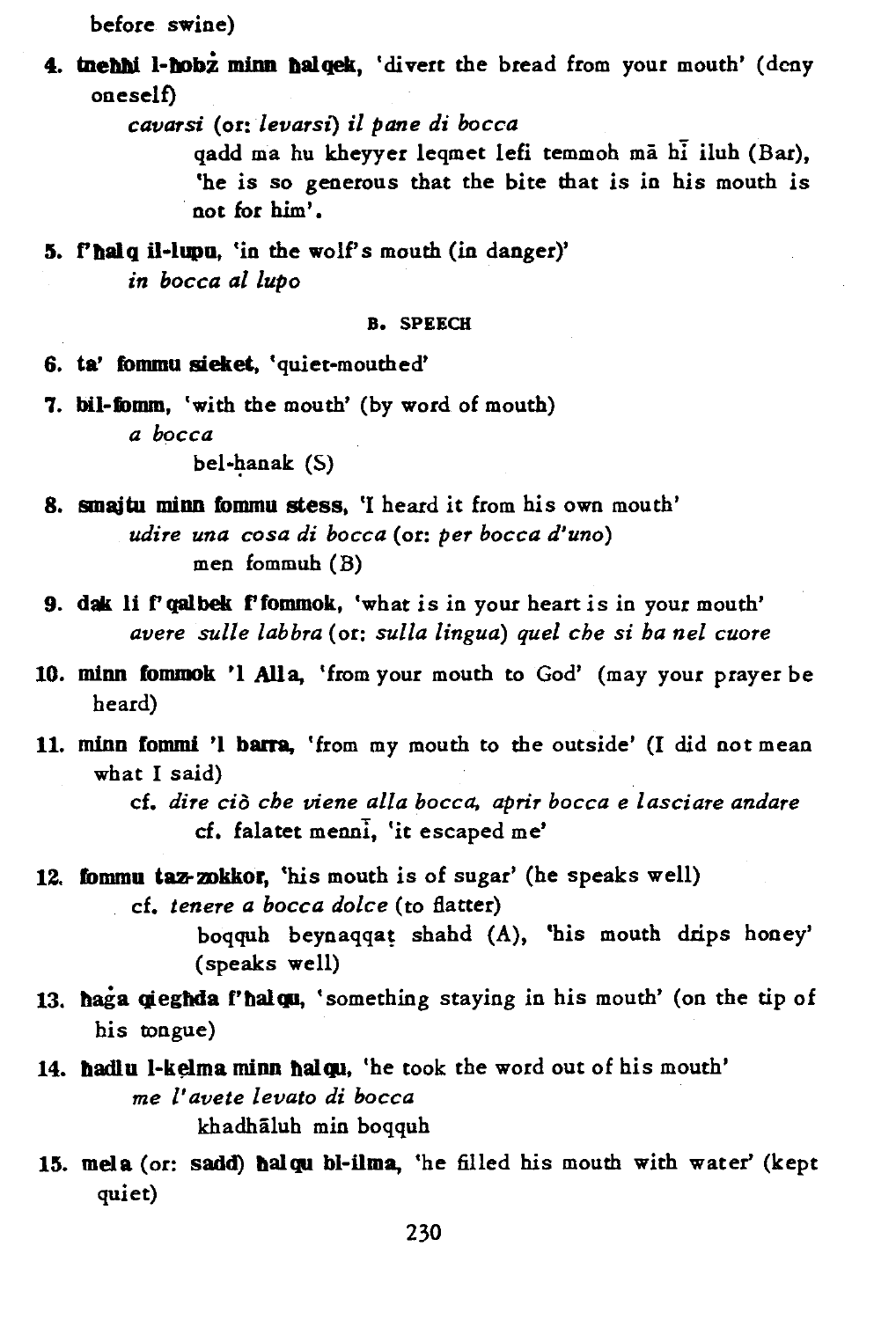*acqua in bocca* (mum's the word)

16. tbit il-balq, 'sew the mouth' (silence someone) *cucire la bocca* 

### C. LAUGHTER

17. carrat balqu, 'he tore his mouth' (laughed loud and long, esp. forcedly)

#### D. ILL-TEMPER

- 18. gflame! (or: dendel) il-geddum, 'make the snout' (long face) *fare* il *muso, fare grugno*  tawwel būzoh, lawā būzoh (S); mbawwez (B)
- 19. geddum ta' xiber, 'snout of a span' (in length) baga' b'xiber geddum, 'remained with a span's length of snout' *muso lungo un palmo*  būzoh shebr (e) l-quddām
- 20. geddum se nieklu l-lejla, 'it's snout we'll be eating to-oight' (said when a member of the company is seen to be in a bad mood)

## E. ASTONISHMENT

21. baqa' balqu miftub, 'he remained open-mouthed' *rimanere* (or: *restare) a bocca aperta* 

## F. WITHIN REAQI

22. taht geddumu, taht halqu, 'under his mouth' (under his nose) cf. *sotto il naso, sotto gli occbi*  cf. quddām būzoh, quddām 'eneh

#### G. COMPARISON

23. balq il-vopa, 'mouth of a boops' (said of a large mouth)

It will be readily observed that most of the words used in these as in the other Maltese idioms are of Arabic derivation. Of fifty-eight words for parts of the body which occur in all these idioms, only three are of Italian origin. They are *koxxa* 'thigh', *mustacci* 'moustaches', and *spalla* with its dual *spallejn* 'shoulder' - none of them denoting a main part of member, although it is surprising to find the functional *katif* displaced by the Italian *spalla* especially as a derived form of it occurs in *libsa mkittfa,*  'a tight-fitting dress'. There is also one idiom - *la kap u la kuda* 'without head or tail' - in which the words for 'head' and 'tail' which elsewhere are always *ras* and *denb* are given an Italian form.

As idioms, however, they betray a different balance of influences. The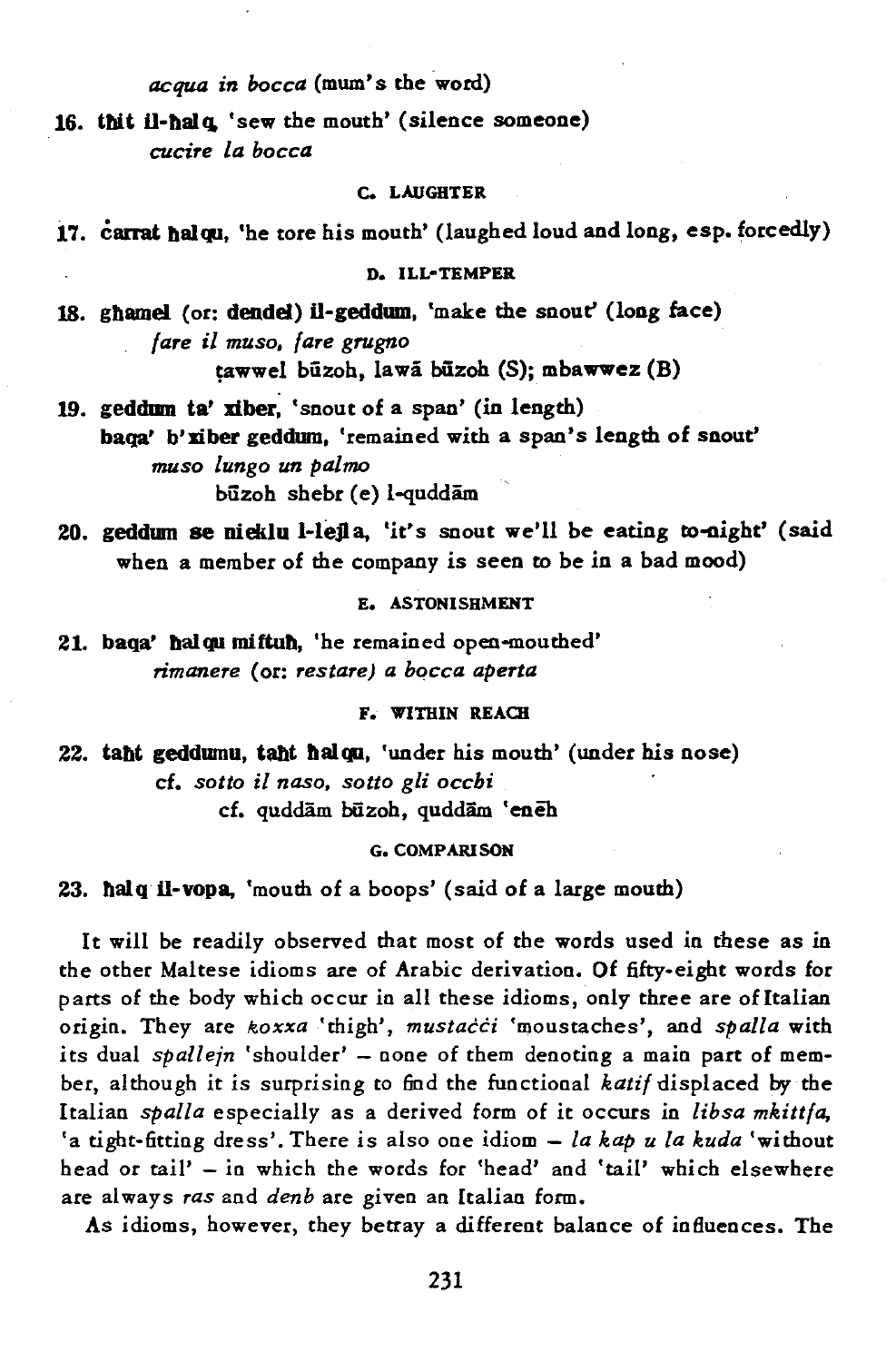figures for what they are worth are: Out of 257 idioms involving the head or parts of it, sixty-seven can, on the strength of their exact wording or of the figure of speech they express, be matched with idioms both in Arabic and Italian, seventy-five have equivalents in Italian only, and fifteen in Arabic only.

This leaves 100 for which no recognizable matches have been found. Most of these may be presumed to be of native origin; indeed some of them are demonstrably so because of their local or historical associations. Thus of a shameless person, 'stone-faced' in the sense that he has none of the mobility of expression that may be taken to denote a sensitive nature, the Maltese say: *Gbandu wicc l-gbatba tal-Kistlanija* i.e. 'he has the face of the door-step of the Castellania', this being a public building (at one time a Court) in Valletta. And of a morose person, a kill-joy, one says *Wicc Laskri:* the reference is to Jean Paul Lascaris, Grand Master of the ruling Order from 1636 to 1657, and it illustrates how long-lived these idioms can be. Similarly, the Maltese version of 'heads or tails', *uicc jew Regina*(literally: face or queen) - a variant of which has 'queen' in the plural, i.e. *irgejjen* - is explained by Fenech as relevant to the English penny, the 'face' being that of the monarch on the obverse, and the 'queen' being the figure of Britannia on the reverse. Also presumably native is an idiom in which a word of Italian origin is used to rhyme with one of Arab origin; it is *Mutu mutu u qrunu f'butu* (silent, silent, but with his horns in his pocket), used in much the same sense as 'Still waters run deep'.

Prominent among these unidentified idioms are simple metaphors associated with the sea. A large mouth is said to be  $\frac{1}{b}$ al-vopa - the mouth of a boops, which is a kind of fish. To a drunk with blood-shot eyes, the Maltese apply the cry with which the fishmonger advertises the freshness of his wares: *Gbajnu bamra t-tonn* 'its eye is red, the tunny'. Of a forgetful person, they say *Mobbu zurzieqa* 'his brain is a slip-way', and of one with a retentive memory *gbajnejb sponza* 'his eyes are a sponge'. And of a person of small intelligence, whereas an Italian will emphasize the smallness by speaking of 'the brain of an ant' *cervello di fonnica,* and an Arab of that of a bird *ahlām al-'asāfir*, a Maltese will say: mohhu daqs *imbara* 'his brain is the size of a limpet'.

A somewhat more elaborate example of the same is *ll- qamita daret gbal subgbajba* 'the octopus turned on its own fingers' for 'to rely on oneself, to fall back on one's own resources'.

The Italian influence throughout is as massive and as obvious as in the sample given above. Many indeed are the Maltese and Italian idioms which have not only distinctive images and associations in common, but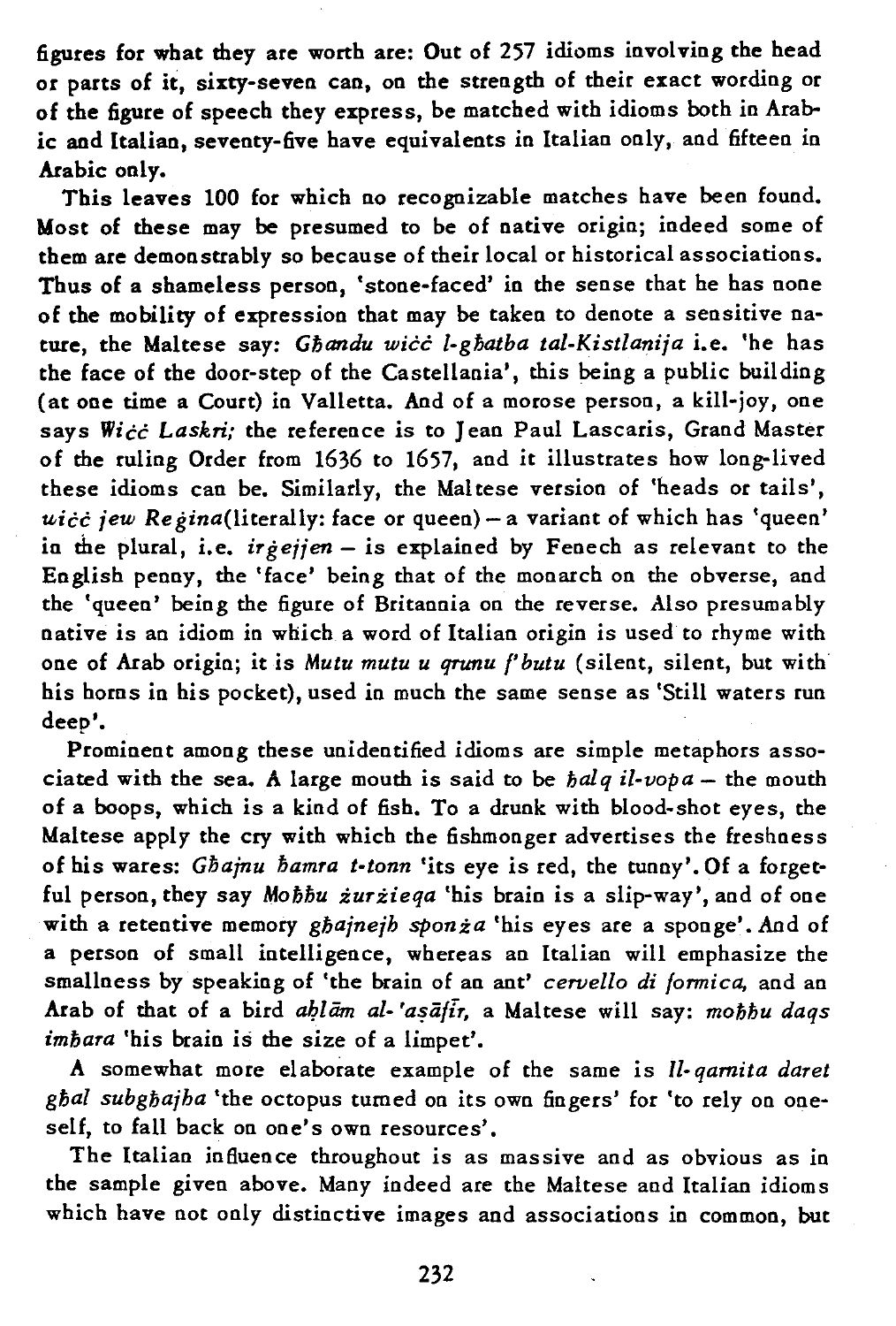in which the Maltese closely follows the wording of the Italian, e.g. 'to have one foot in the grave' *gbandu siequ uabda (J-bofra,* avere un piede entro la fossa, 'to touch the sky with one's finger' for to attain something highly desirable, *tmiss is-sema b'subgbajk,* toccare il cielo col dito, or 'one hand washes the other and both of them wash the face' i.e. to be of mutual assistance, *id tabsel l-obra u t-tnejn jabslu l-wicc:* una mano lava 1 'altra, e le due lavano il viso. Many also are those in which the turn of the phrase is so peculiar that it cannot be ascribed to a coincidence of thought - e.g. *Jiekol minn fuq ras* xi *badd,* 'to eat off the top of someone's head', which like the Italian 'mangiare la torta in capo ad uno' means: 'to be taller than, to stand head and shoulders above somebody'.' An idiom may even be an allusion to an Italian proverb that has passed into Maltese, e. g. 'to wash the donkey's head' *jabsel ras il-bmar* is not immediately intelligible unless it is associated with the saying *cbi lava il capo all'asino perde* if *ranno e* il *sapone.* 'he who washes the donkey's head wastes both suds and soap'.

One group of such idioms which should be isolated is that which springs from the common faith of the Maltese and the Italians. Some of these are taken out of the Bible, e.g. to wash one's hands of an affair is *jabsel*  ideib, and of a hand all too ready to use violence one says *donnha id Malku,* 'as if it were Malchus's hand', for the Malchus who is mentioned in John 18, 10 as having had his ear cut off by Peter is also held to be the man who struck Jesus for answering the high priest disrespectfully (Jobn 18: 22). Other idioms reflect tenets and practices of the Catholic church, e.g. someone anxiously awaiting something is said to be 'like a soul in Purgatory' *bbal rub tal-Purgatorju,* and to make a fresh start is 'to turn the cross over on its face' *radd is-salib gbal wiccu.* 

Not surprisingly, there is not a single distinctively Qur'anic echo in Maltese usage, although 'to make someone pass through the eye of a needle' *gbaddieh minn gbajn il-labra,* which is used in Maltese for 'to dupe someone by a trick that would be obvious to most', recalls a phrase which occurs in the Our' an  $(7:38)$  as well as in the N.T. It has already been observed by T. Sabbagh' however, that Qur'anic imagery relating to parts of the body is colourless and unexciting, consisting mostly of obvious metonymies.

Evidence of distinctive Arab influence is quite rare, Indeed the longstanding enmity of the Maltese to the Muslims is reflected in the expres $s$ ion  $wic\ c\ ta'$  Fatma for an ugly face  $-$  a somewhat cruder and unkinder cut than Shakespeare's 'gipsy brow'. Similarly, if we allow ourselves to stray from the particular group of idioms under examination, we find that

<sup>9</sup>*La Mitapbore dans le Coran.* Paris, 1943, pp. 137-8.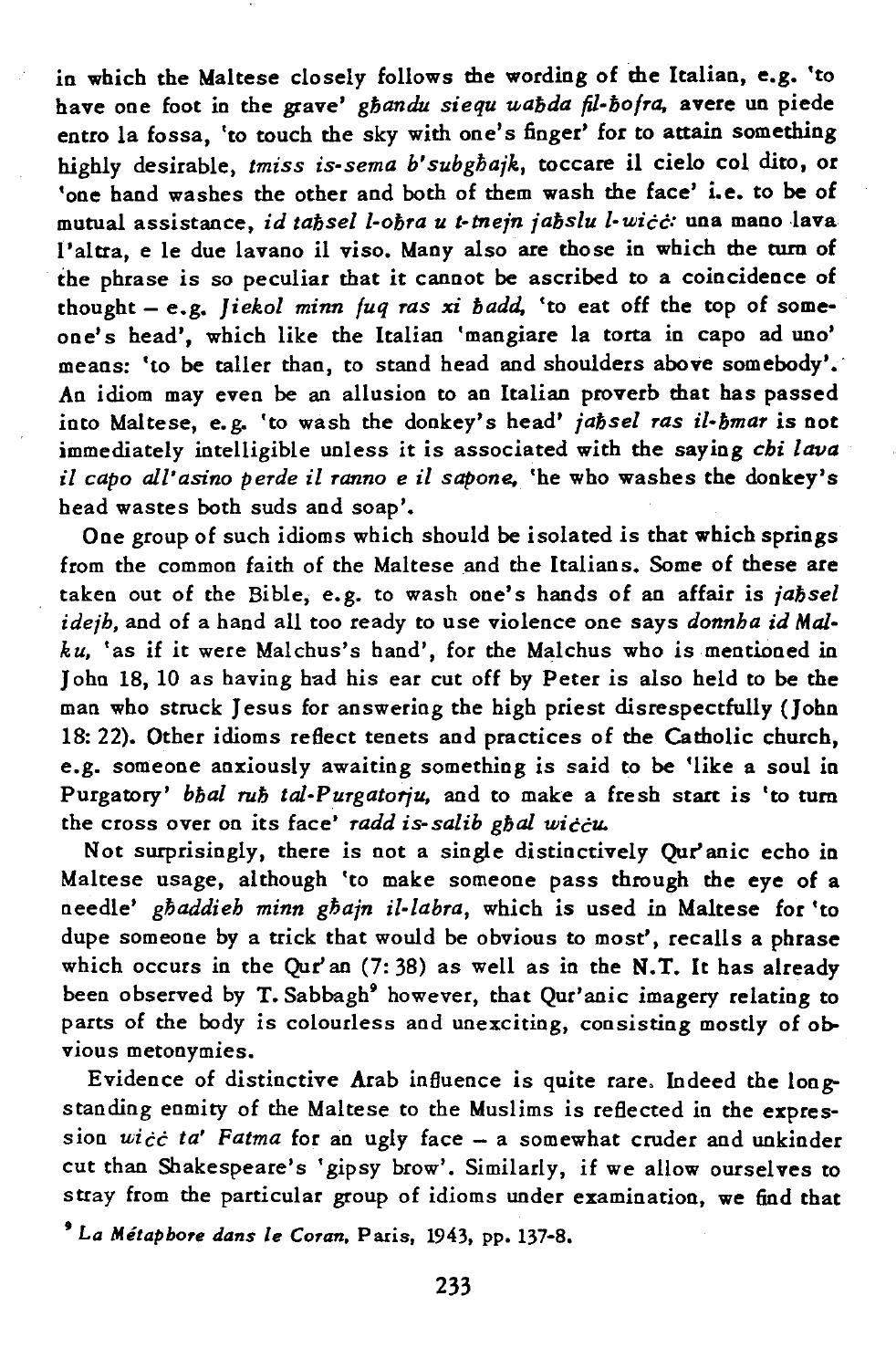*X'it- T070k trid?,* 'What the Turks do you want?' is a close parallel of 'What the devil do you want?' The compliment is of course returned, for the Arabic equivalent of 'to waste one's breath' is *yeddan le Miillah,* 'to sound the (Muslim) call to prayer in Malta'.

It is also noticeable that some associations that are strong in Arabic usage  $-$  such as that of the beard with honour and self-respect  $-$  are absent from Maltese, for though the Maltese do say of a person or even a thing worthy of esteem that he or it is *bil-mustacci* 'with whiskers', this is precisely the Italian, *coi mustaccbi* or *co' balfi* with all its overtones.

The associations that *are* traceable to Arabic usage call for closer examination.

An intriguing idiom is: *Mela jien ta' Buleben?,* literally: 'Whatl Am I of Buleben?' or rather, more freely translated: 'Do you take me for a Buleben?' i.e. 'for a rich man?' Now the word *leben* is not in use among the Maltese, for in accordance with colloquial practice in virtually all Arab countries except Egypt, they say *halib* for 'milk'. The idiom itself appears to be used without awareness of its literal meaning. Fenech badly asserts in explanation that there was once a very rich family called Buleben, but this is much too facile a surmise, and one for which there does not appear to be any supporting evidence. A literal rendering on the basis of the Arabic suggests that the idea behind it is 'Do you take me for someone that can be milked?' The variant *Mela bsibtni* li *ghandi ta' Buleben?* 'Do you think that I possess that of a Buleben? further makes it possible to interpret *Bul eben* as 'owner of [flocks that produce] milk', i. e. 'a rich man'. This would be entirely satisfying were it not that the term *abu laban* is in use in Egypt, where it is taken to be quite offensive, although I was never able to ascertain its meaning even from people who used it. Possibly *leben* here is a euphemism for 'seminal fluid', as it is in the Italian *latte di pesce.* At all events, the obscurity argues for a lengthy history, for it is unlikely  $-$  though not inconceivable  $-$  that the idiom gained currency while its meaning was indefinite.<sup>10</sup>

There are of course clearer and more striking examples of parallelism with Arabic, although it is not contended that these necessarily date back very far. For example, *kiellu uiccu* 'he ate his face' for to berate someone is exactly matched by *kal u,ishshuh* (T), and the curious *boll xaghrek u gib iz-zejt* 'undo your hair and bring the oil' which means 'Do what you intend to do and take. the consequences' recalls in part the Arabic *meshi*  (or: *dayer*) 'ala *ball sha'rub* (A) 'he went about with his hair undone' for

<sup>10</sup>Cf. the use of 'to kick up a shindy' by Americans and others who have never known the old Scottish game of shinty, but who interpret the word - colourfully, though spuriously  $-$  as 'shin-dig', i.e. 'rowdy dance'.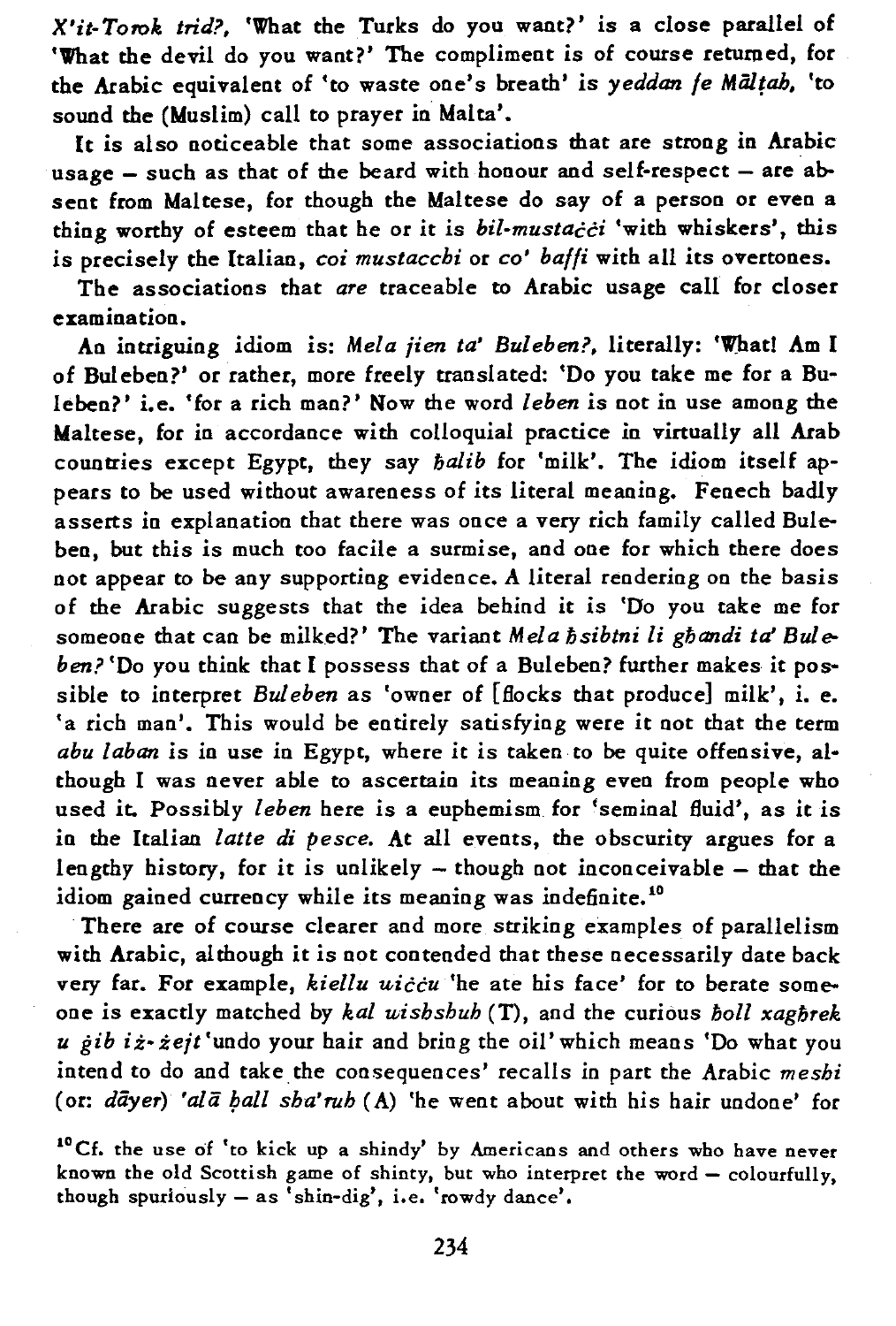'he did as he pleased'.

As may be expected, it is in connection with the eye  $-$  an organ particularly precious to the Arab  $-$  that we find the largest number of Arab contributions to Maltese usage. *Mela gbajnu b' xi baga* 'he filled his eye with a certain thing', i.e. was greatly impressed by it  $-$  is closely matched by *ma yimlash el-'en* (S) 'he does not inspire respect'. *MaT gbal gbajnu*  'he went (i.e. stepped?) on his eye', used in the sense of 'it went badly with him', is common in Arabic in the form of an imprecation: *khallib* yerub 'ala 'enub.<sup>11</sup> Ma *f*' *gbainu xein minnu* 'there is nothing of him in his eye'. i.e. he disapproves of him; recalls the Arabic *fe 'enuh* (B) for 'in his good graces'. *Ksir il-gbajn* 'the breaking of the eye', i.e. an annoyance, is fairly close to *kasar 'enuh* (S) 'he humbled him'. Finally *xortih m'ghajnu* 'his luck is with his eye', i.e. is favourable, is matched by *sheyy 'ala 'enuh* (Bar) for 'something to his taste, according to his wishes'.

One also finds interesting associations between congeniality and the blood. In Italian, a person who takes a dislike to another is said 'not to have his blood with him' *non avere* il *suo sangue con alCU7Jo.* In Arabic, however, it is the intrinsic quality of likeability or its opposite that is expressed in terms of 'light' or 'heavy' blood - *damm(e)* khafif and *damm (e) tqi7.* and there are many elaborations on these, such as *dammub zey rlsh en-na 'am* 'his blood is like ostrich feathers', *dammuh ytarrasb* 'his blood makes one vomit', *dammuh zeyy es-semm* 'his blood is like poison', or *dammuh ya* bay 'his blood - oh my fatherl'. Maltese idioms reflect both usages. Expressing dislike are: the somewhat puzzling *hadu fuq demm iddars* 'he took him on the blood of the molar' and m' *ghandux demm ma' xi hadd* 'he has no blood with a certain person'. Reminiscent of the Arabic is *bniedem demmu jsawtek* 'a man whose blood scourges you'.

It may well be that here the two sources have enough in common to bolster each other, as presumably they do in the considerable number of idioms that are common to all three languages.

Some of these common idioms are almost inevitable metonymies - such as the usage of 'tongue' for 'speech', of 'brain' for 'intelligence', and so on - for which no indebtedness need be recorded; the others are the result of a widespread interpenetration of ideas.

In some instances, however, it is possible to link the Maltese idioms belonging to this group more closely with one Source rather than the other on the strength of some artifice or peculiarity of wording.

Thus the Maltese form of 'without head or tail' *la kap u la kuda* has

<sup>11</sup> Cf. '*enuh bhalruh* as explained by Barthelemy: 'Que son œil soit à son sabot! (afin qu'il marche dessus et perde la vue.)'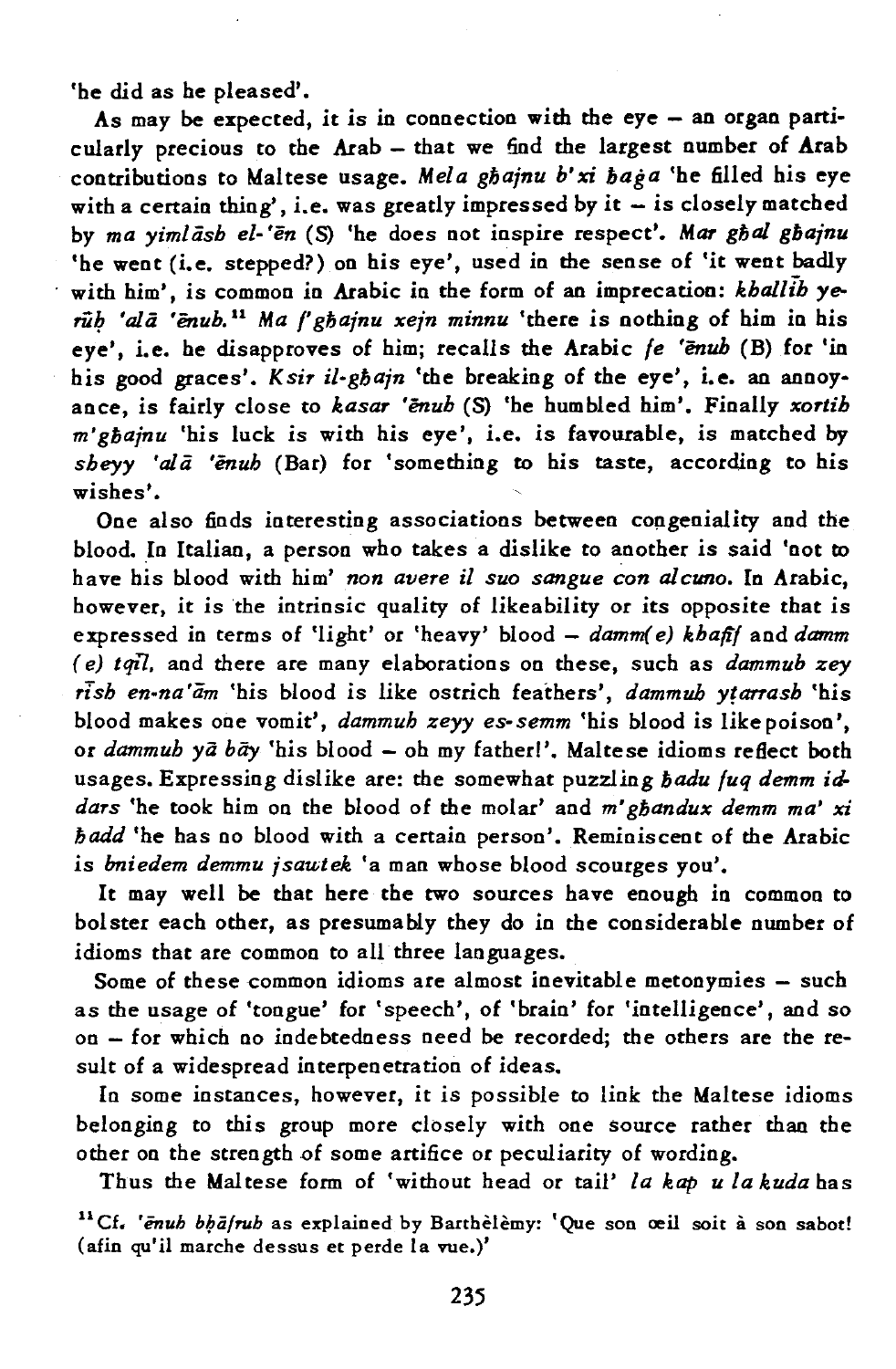counterparts in Arabic as well as in ltal1an: *la ras we la aeneb* (.Har) and lā rās we lāsās (B); but the choice of two alliterative and comparitively uncommon words of Italian origin leaves little doubt as to its paternity.

Conversely, a Maltese idiom which makes prominent use of two rhyming words of Arabic aigin might have been presumed to be of Arab inspiration, the more so as the rhyme is not a common adornment of these idioms; but so far little direct evidence has been found to support this presumption. The most striking examples are two sayings in which *labma*  'flesh' and *gbadma* 'bone' are used antithetically to signify what is desirable and what is undesirable, in much the same way as are the rose and the thorn in English: *min jiekol il-labma jiekol il-gbadma* 'he who eats the meat must eat the bone', and *daqqa tmissna l-gbadma u obra 1 labma* 'sometimes we get the bone, sometimes the meat'; yet so far it is only in Italian that the same antithesis has been found: *volere la came senza l'osso* 'to want the meat without the bone'. Similarly, there is nothing to show that *zamm ilsienu bejn snienu* 'he put his tongue between his teeth, i.e. 'he held his tongue' is not a native elaboration of *frenare la lingua* or *mordersi la lingua.* Yet another idiom, *geddumu dejjem fixxgbir,* which has been mentioned earlier, is related to a proverb: *geddumu fix-xgbir, nesa meta kien fqir* 'his snout being in barley, he has forgotten when he was poor'; here again the rhyme suggests an Arabic original, the more so as it is perfect in an Arabic pronunciation of the rhyming words *sha'lr* and *faqlr,* but not in modem Maltese where the *'ayn* forms a diphthong with the  $i'$  - yet no such original has been found. In fact, the rhyme has been a surprisingly poor criterion of an Arab connection.

Finally, there is one instance in which identical phrases convey different meanings to Italians and to Arabs. 'To make someone's face red' to an Italian means to make him ashamed. In North Africa, according to Beaussier, it means exactly the opposite, and to shame a person is to make his face yellow *saffar lub wajhuh*. Here again, as everything else has led us to expect, the Maltese follow Italian usage. Behind the North African idioms, which seem to run counter to physiological fact, may lie the association  $-$  stronger perhaps among a generally sallow people  $-$  of a florid complexion with well-being. If so, it may not be irrelevant to add that the Maltese describe a bright, attractive complexion as *uicc itajjar in-nar'a* face that sends out fire', even as the North African says of someone of high reputation that 'his face is hot' *uajhuh hāmi* (B); so when a Maltese says of a girl ma' uiccha tixghel sulfarina 'from her face you can light a match', he is being complimentary, and not comparing her skin to the *side* of a match-box.

From all this, there may be none but the most obvious and superficial